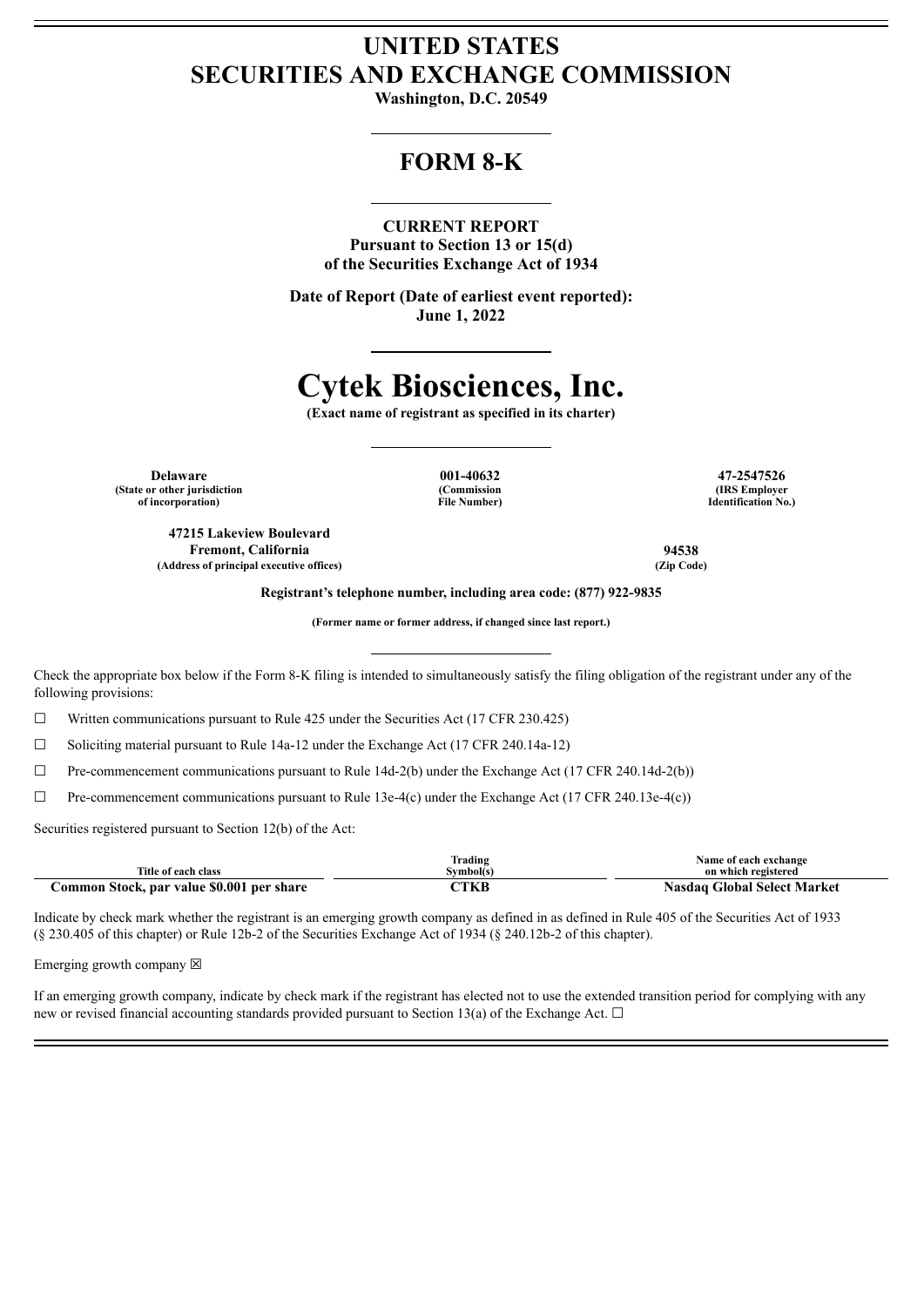#### **Item 5.07 Submission of Matters to a Vote of Security Holders.**

On June 1, 2022, Cytek Biosciences, Inc. (the "Company") held its 2022 annual meeting of stockholders (the "Annual Meeting"). Of the 134,242,304 shares of the Company's common stock outstanding as of the close of business on the record date of April 4, 2022, 115,966,354 shares were represented at the Annual Meeting, either present at the virtual meeting or by proxy, constituting approximately 86% of the outstanding shares of common stock entitled to vote. The matters voted on at the Annual Meeting and the votes cast with respect to each such matter are set forth below:

1. **Election of Class I Directors.** Each of the following nominees was elected to serve as a Class I director, to hold office until the Company's 2025 annual meeting of stockholders or until his or her successor has been duly elected and qualified or his or her earlier death, resignation or removal:

| Nominee      | Votes For  | Votes Withheld | <b>Broker Non-Votes</b> |
|--------------|------------|----------------|-------------------------|
| Deborah Neff | 88,739,812 | 609.979        | 26,616,563              |
| Don Hardison | 88.652.419 | 697.372        | 26.616.563              |

2. **Ratification of the Selection of Independent Registered Public Accounting Firm.** The selection of Deloitte & Touche LLP as the Company's independent registered public accounting firm for the fiscal year ending December 31, 2022 was ratified based on the following results of voting:

| <b>Votes For</b> | <b>Votes Against</b> | <b>Abstentions</b> | <b>Broker No</b> |
|------------------|----------------------|--------------------|------------------|
| 115,377,037      | 5,450                | 583.867            | __               |

**Votes Against**<br>  $5.450$ <br> **CO FOR EXECUTE:**<br>  $5.450$ <br> **CO FOR EXECUTE:**<br>  $5.450$